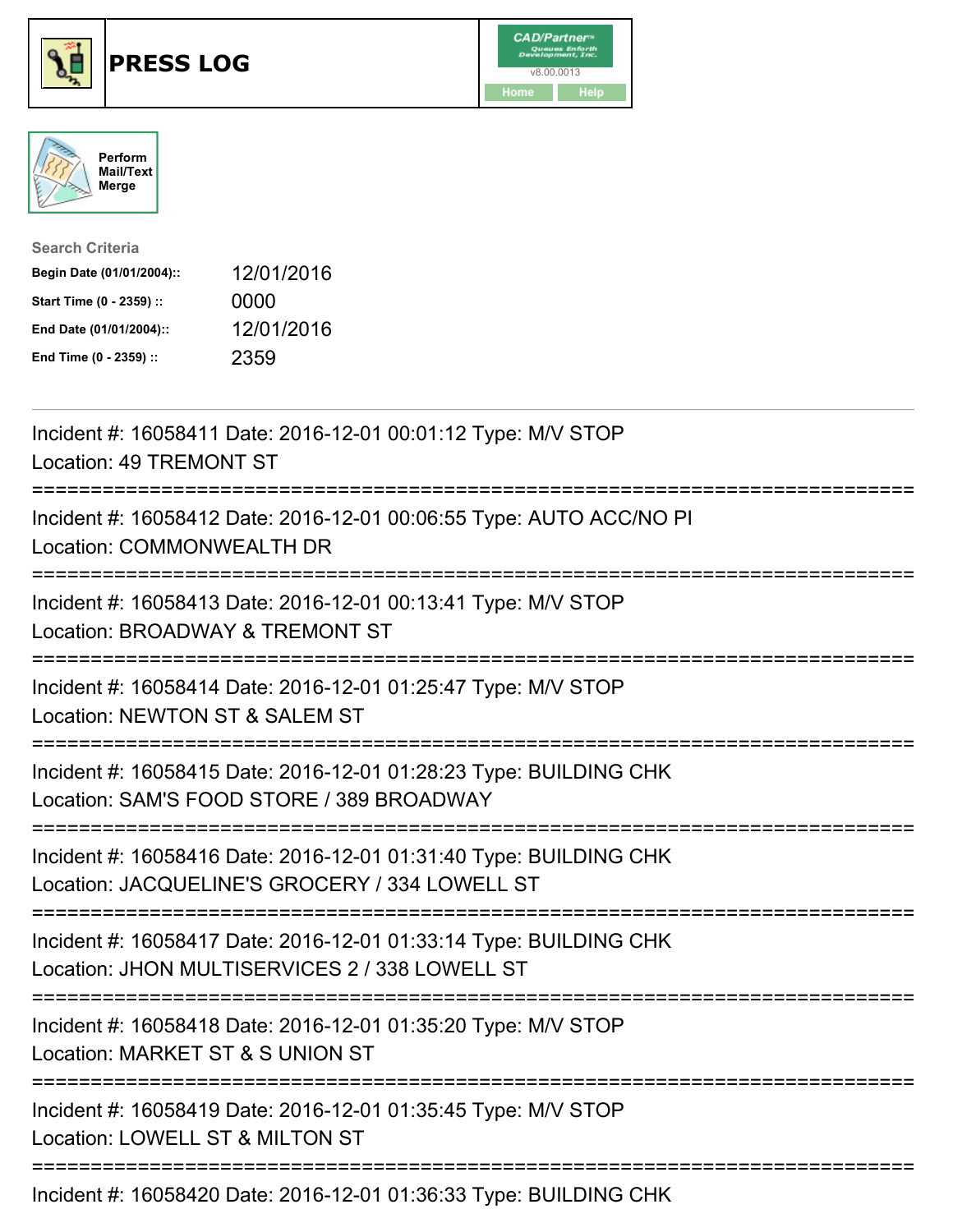| Location: SEVEN ELEVEN / 370 BROADWAY                                                                                                                 |
|-------------------------------------------------------------------------------------------------------------------------------------------------------|
| Incident #: 16058421 Date: 2016-12-01 01:40:16 Type: M/V STOP<br>Location: 129 TREMONT ST                                                             |
| Incident #: 16058422 Date: 2016-12-01 01:43:05 Type: BUILDING CHK<br>Location: NEW ENGLAND PRETZEL / 49 BAY STATE RD<br>============================= |
| Incident #: 16058423 Date: 2016-12-01 01:48:27 Type: M/V STOP<br>Location: BENNETT ST & WATER ST                                                      |
| Incident #: 16058424 Date: 2016-12-01 01:57:30 Type: AUTO ACC/NO PI<br>Location: 364 LAWRENCE ST                                                      |
| Incident #: 16058425 Date: 2016-12-01 02:17:27 Type: A&B PAST<br>Location: PEMBERTON PARK / null                                                      |
| Incident #: 16058426 Date: 2016-12-01 02:21:22 Type: BUILDING CHK<br>Location: MORIARTYS AUTO / 235 WINTHROP AV                                       |
| Incident #: 16058427 Date: 2016-12-01 02:25:35 Type: UNWANTEDGUEST<br>Location: 72 LYNN ST FL 2                                                       |
| Incident #: 16058428 Date: 2016-12-01 02:39:38 Type: M/V STOP<br>Location: HAMPSHIRE ST & HAVERHILL ST                                                |
| Incident #: 16058429 Date: 2016-12-01 02:41:00 Type: M/V STOP<br><b>Location: FALLS BRIDGE</b>                                                        |
| Incident #: 16058430 Date: 2016-12-01 02:43:43 Type: M/V STOP<br>Location: AMES ST & SMITH ST                                                         |
| Incident #: 16058431 Date: 2016-12-01 03:01:04 Type: BUILDING CHK<br>Location: CENTRAL CATHOLIC HIGH SCHOOL / 300 HAMPSHIRE ST                        |
| Incident #: 16058432 Date: 2016-12-01 03:05:40 Type: BUILDING CHK<br>Location: SPEEDWAY / 603 BROADWAY                                                |
| Incident #: 16058433 Date: 2016-12-01 03:08:08 Type: M/V STOP<br>Location: 34 WHITMAN ST                                                              |
| Incident #: 16058434 Date: 2016-12-01 03:12:49 Type: M/V STOP                                                                                         |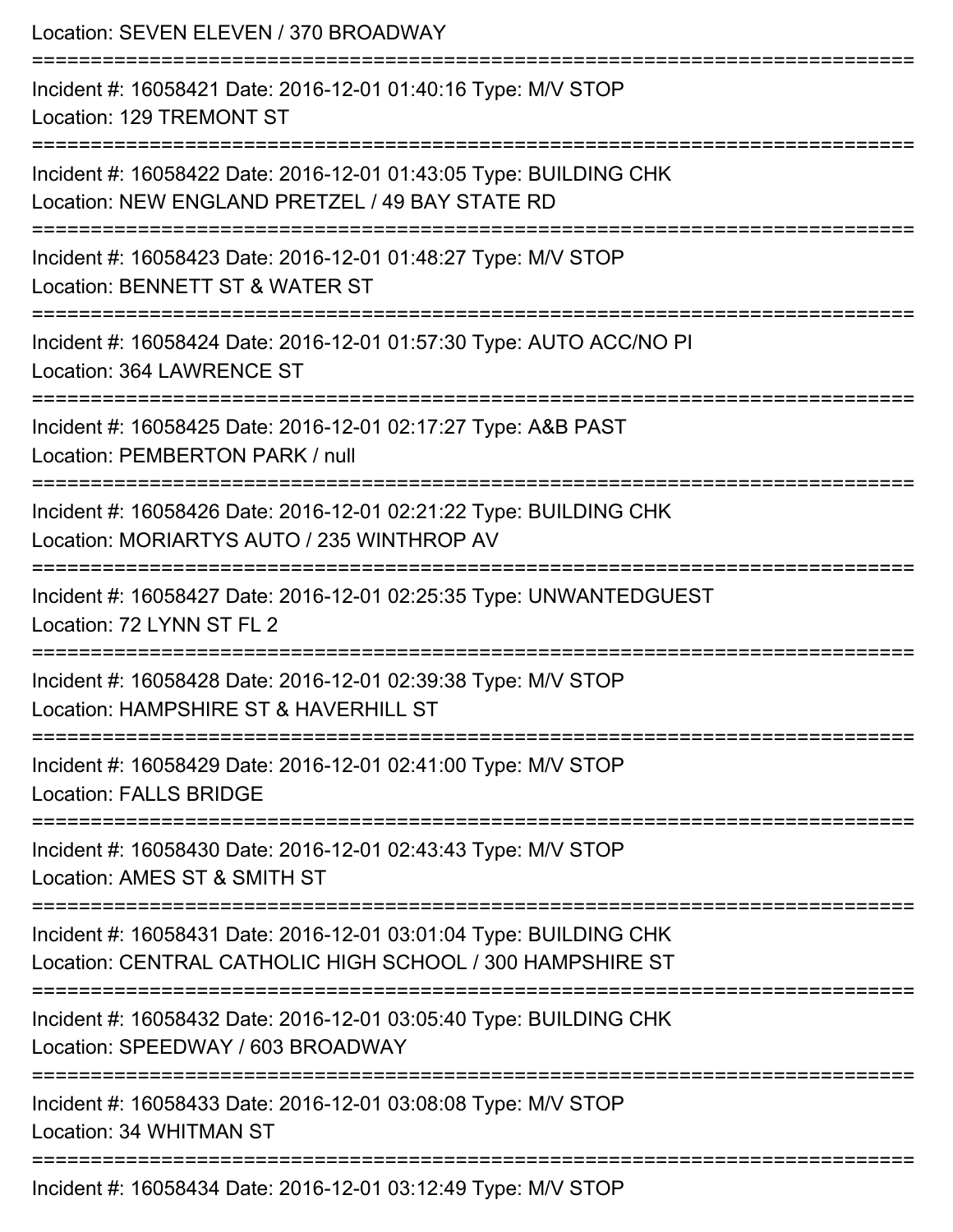| Incident #: 16058435 Date: 2016-12-01 03:17:23 Type: BUILDING CHK<br><b>Location: HALLENAN AV</b>          |
|------------------------------------------------------------------------------------------------------------|
| Incident #: 16058436 Date: 2016-12-01 03:20:18 Type: BUILDING CHK<br>Location: 703 HAVERHILL ST            |
| Incident #: 16058437 Date: 2016-12-01 03:46:34 Type: BUILDING CHK<br>Location: 81 CYPRESS AV               |
| Incident #: 16058438 Date: 2016-12-01 03:48:53 Type: BUILDING CHK<br>Location: 7 CYPRESS AV                |
| Incident #: 16058439 Date: 2016-12-01 03:49:28 Type: DRUG OVERDOSE<br>Location: 28 WINTHROP AV FL 3        |
| Incident #: 16058440 Date: 2016-12-01 03:50:19 Type: M/V STOP<br>Location: 20 CYPRESS AV                   |
| Incident #: 16058441 Date: 2016-12-01 04:23:45 Type: MEDIC SUPPORT<br>Location: 65 UNION ST FL 201         |
| Incident #: 16058442 Date: 2016-12-01 05:05:49 Type: BUILDING CHK<br>Location: 25 MARSTON ST               |
| Incident #: 16058443 Date: 2016-12-01 05:06:32 Type: UNATENEDCHILD<br>Location: CAMBRIDGE ST & WINTHROP AV |
| Incident #: 16058444 Date: 2016-12-01 06:05:34 Type: M/V STOP<br>Location: S BROADWAY & SHATTUCK ST        |
| Incident #: 16058445 Date: 2016-12-01 06:18:55 Type: WARRANT SERVE<br>Location: 16 OAKLAND RD              |
| Incident #: 16058446 Date: 2016-12-01 06:39:02 Type: WARRANT SERVE<br>Location: 4 ROCKWOOD LN              |
| Incident #: 16058447 Date: 2016-12-01 07:09:03 Type: M/V STOP<br>Location: BROADWAY & CROSS ST             |
| Incident #: 16058448 Date: 2016-12-01 07:10:20 Type: M/V STOP                                              |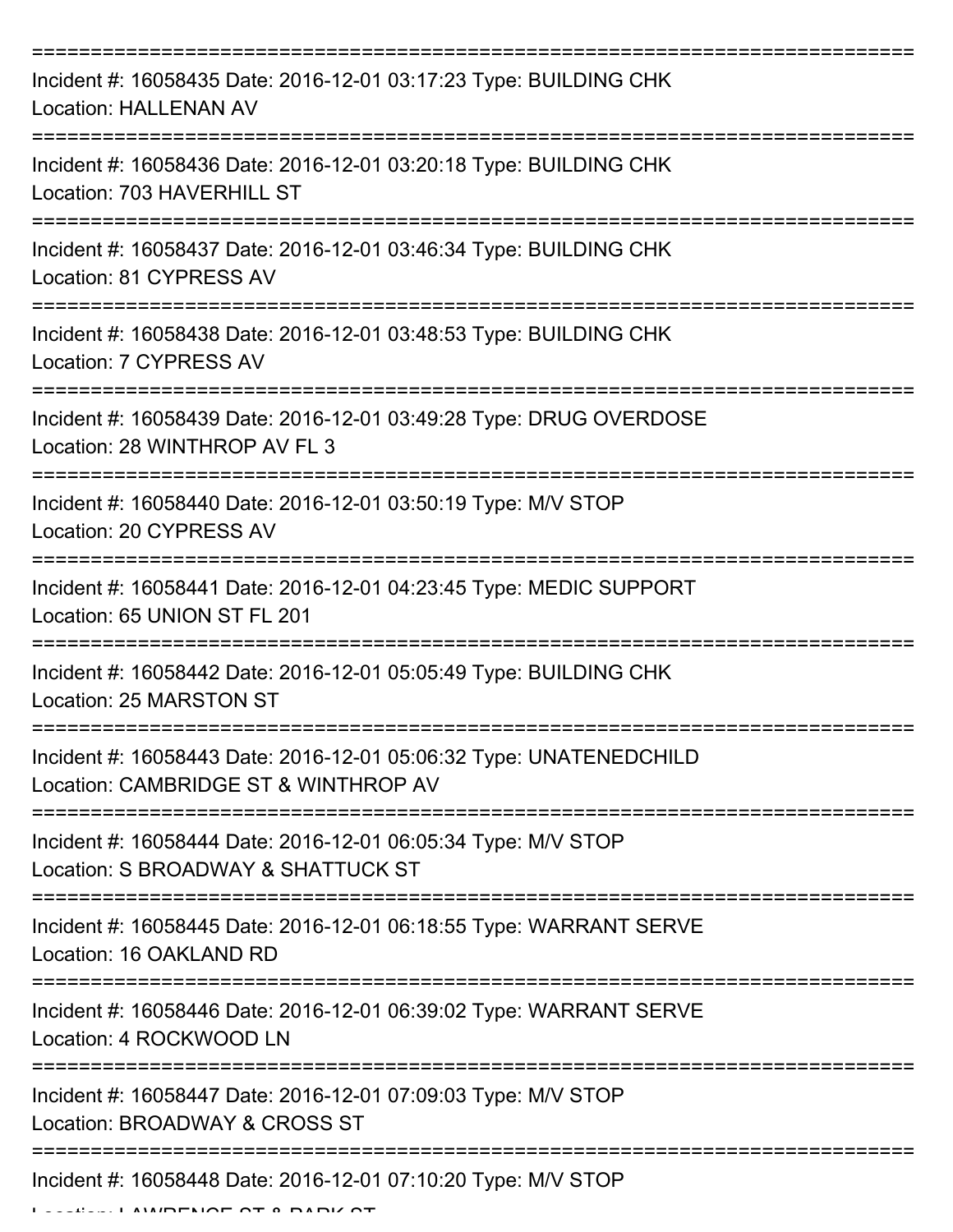| Incident #: 16058449 Date: 2016-12-01 07:18:44 Type: MV/BLOCKING<br>Location: 22 BIRCH ST                          |
|--------------------------------------------------------------------------------------------------------------------|
| Incident #: 16058450 Date: 2016-12-01 07:20:15 Type: M/V STOP<br>Location: S BROADWAY & SHATTUCK ST                |
| Incident #: 16058451 Date: 2016-12-01 07:24:50 Type: B&E/PROG<br>Location: LOPEZ AUTO / 279 ERVING AV              |
| Incident #: 16058452 Date: 2016-12-01 07:41:45 Type: SUS PERS/MV<br>Location: 24 DANA ST                           |
| Incident #: 16058453 Date: 2016-12-01 07:53:07 Type: TOW OF M/V<br>Location: 270 CANAL ST                          |
| Incident #: 16058454 Date: 2016-12-01 07:56:34 Type: SUS PERS/MV<br>Location: 18 FLORENCE ST                       |
| Incident #: 16058455 Date: 2016-12-01 08:15:19 Type: A&B PAST<br>Location: 22 BIRCH ST                             |
| Incident #: 16058456 Date: 2016-12-01 08:18:43 Type: ASSSIT OTHER PD<br>Location: 22 FREEMAN - HAVERHILL MA / null |
| Incident #: 16058457 Date: 2016-12-01 08:33:25 Type: M/V STOP<br>Location: 439 S UNION ST                          |
| Incident #: 16058458 Date: 2016-12-01 09:09:10 Type: GENERAL SERV<br>Location: 19 ABBOTT ST                        |
| Incident #: 16058459 Date: 2016-12-01 09:13:43 Type: AUTO ACC/NO PI<br>Location: 100 AMESBURY ST                   |
| Incident #: 16058460 Date: 2016-12-01 09:22:32 Type: PARK & WALK<br>Location: BRADFORD ST & BROADWAY               |
| Incident #: 16058461 Date: 2016-12-01 09:25:27 Type: TOW/REPOSSED<br>Location: 22 STEINER ST                       |
| Incident #: 16058462 Date: 2016-12-01 09:50:54 Type: ALARM/BURG                                                    |

Location: 274 E HAVEDHILL ST #8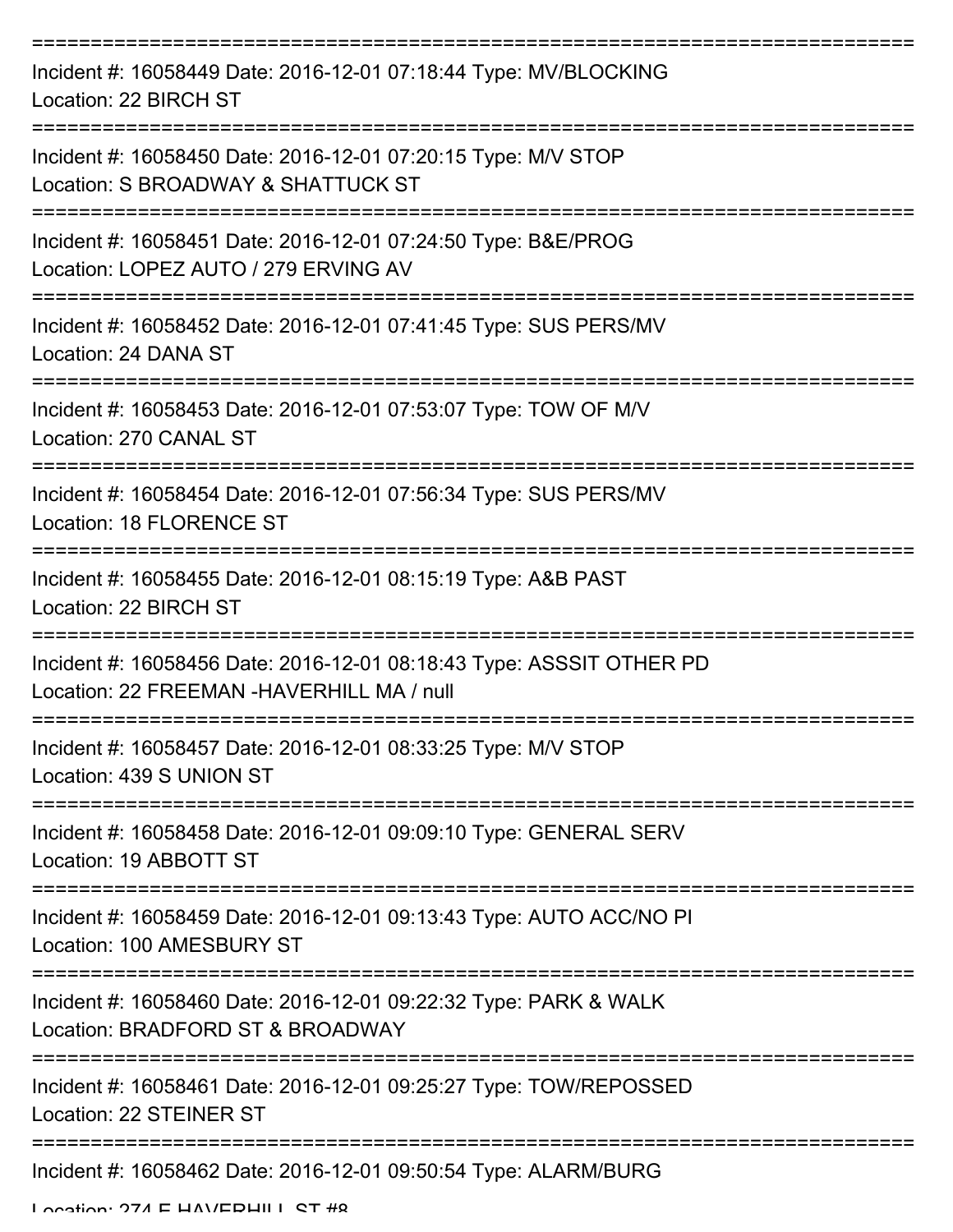| Incident #: 16058463 Date: 2016-12-01 09:58:24 Type: PARK & WALK<br>Location: BRADFORD ST & BROADWAY                 |
|----------------------------------------------------------------------------------------------------------------------|
| Incident #: 16058464 Date: 2016-12-01 10:09:21 Type: M/V STOP<br>Location: 415 BROADWAY                              |
| Incident #: 16058465 Date: 2016-12-01 10:12:48 Type: AUTO ACC/NO PI<br>Location: COMMON ST & NEWBURY ST              |
| Incident #: 16058466 Date: 2016-12-01 10:17:34 Type: MEDIC SUPPORT<br>Location: 162 PROSPECT ST #1                   |
| Incident #: 16058467 Date: 2016-12-01 10:31:28 Type: MEDIC SUPPORT<br>Location: 70 N PARISH RD                       |
| Incident #: 16058469 Date: 2016-12-01 10:37:58 Type: KEEP PEACE<br>Location: 28 BODWELL ST FL 1                      |
| Incident #: 16058468 Date: 2016-12-01 10:38:32 Type: ALARM/BURG<br>Location: 8 CLEVELAND ST                          |
| Incident #: 16058470 Date: 2016-12-01 10:53:41 Type: M/V STOP<br>Location: BROADWAY & CONCORD ST                     |
| Incident #: 16058471 Date: 2016-12-01 10:55:04 Type: M/V STOP<br>Location: BRADFORD ST & FRANKLIN ST                 |
| Incident #: 16058472 Date: 2016-12-01 10:55:33 Type: M/V STOP<br>Location: ARLINGTON ST & LAWRENCE ST                |
| Incident #: 16058473 Date: 2016-12-01 10:59:51 Type: CK WELL BEING<br>Location: CUMBERLAND FARM / 320 S BROADWAY     |
| Incident #: 16058474 Date: 2016-12-01 11:14:01 Type: GENERAL SERV<br>Location: HOLIDAY INN EXPRESS / 224 WINTHROP AV |
| Incident #: 16058475 Date: 2016-12-01 11:14:04 Type: FRAUD<br>Location: 101 LOWELL ST #2 FL 2                        |
| Incident #: 16058476 Date: 2016-12-01 11:19:48 Type: INVEST CONT<br>Location: 393 CHESTNUT                           |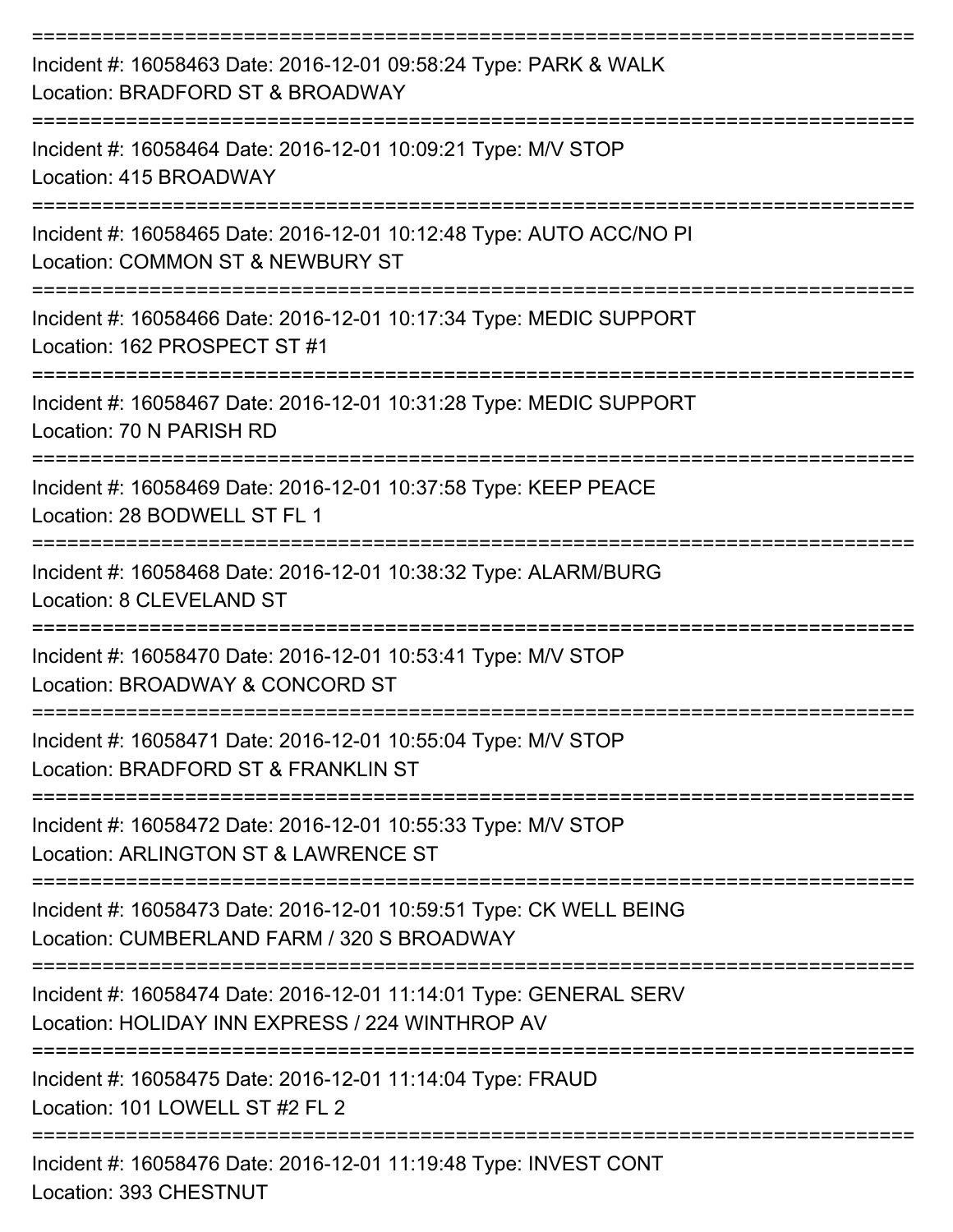| Incident #: 16058477 Date: 2016-12-01 11:32:43 Type: M/V STOP<br>Location: HAVERHILL ST & MILTON ST                                   |
|---------------------------------------------------------------------------------------------------------------------------------------|
| ;======================<br>Incident #: 16058479 Date: 2016-12-01 11:36:31 Type: M/V STOP<br>Location: LEBANON ST & WHITE ST           |
| Incident #: 16058478 Date: 2016-12-01 11:37:07 Type: M/V STOP<br>Location: 700 ESSEX ST                                               |
| Incident #: 16058480 Date: 2016-12-01 11:42:16 Type: M/V STOP<br>Location: BROADWAY & VALLEY ST                                       |
| Incident #: 16058481 Date: 2016-12-01 11:43:31 Type: MEDIC SUPPORT<br>Location: 340 HAVERHILL ST #3                                   |
| Incident #: 16058482 Date: 2016-12-01 11:43:59 Type: ALARM/BURG<br>Location: 15 LOGAN ST                                              |
| Incident #: 16058483 Date: 2016-12-01 11:48:37 Type: CK WELL BEING<br>Location: 476 RIVERSIDE DR<br>==============================    |
| Incident #: 16058484 Date: 2016-12-01 11:51:47 Type: INVESTIGATION<br>Location: 3 DAISY ST                                            |
| Incident #: 16058485 Date: 2016-12-01 11:56:58 Type: ALARM/BURG<br>Location: 8 CLEVELAND ST                                           |
| Incident #: 16058486 Date: 2016-12-01 12:00:03 Type: A&B D/W PAST<br><b>Location: HANCOCK ST</b>                                      |
| ---------------------------------<br>Incident #: 16058487 Date: 2016-12-01 12:03:28 Type: AUTO ACC/NO PI<br>Location: 347 LAWRENCE ST |
| Incident #: 16058488 Date: 2016-12-01 12:17:12 Type: DISTURBANCE<br>Location: LEONARD SCHOOL / 60 ALLEN ST                            |
| Incident #: 16058489 Date: 2016-12-01 12:17:29 Type: M/V STOP<br>Location: ALDER ST & HAMPSHIRE ST                                    |
| Incident #: 16058490 Date: 2016-12-01 12:30:51 Type: MV/BLOCKING<br>Location: PROSPECT CT                                             |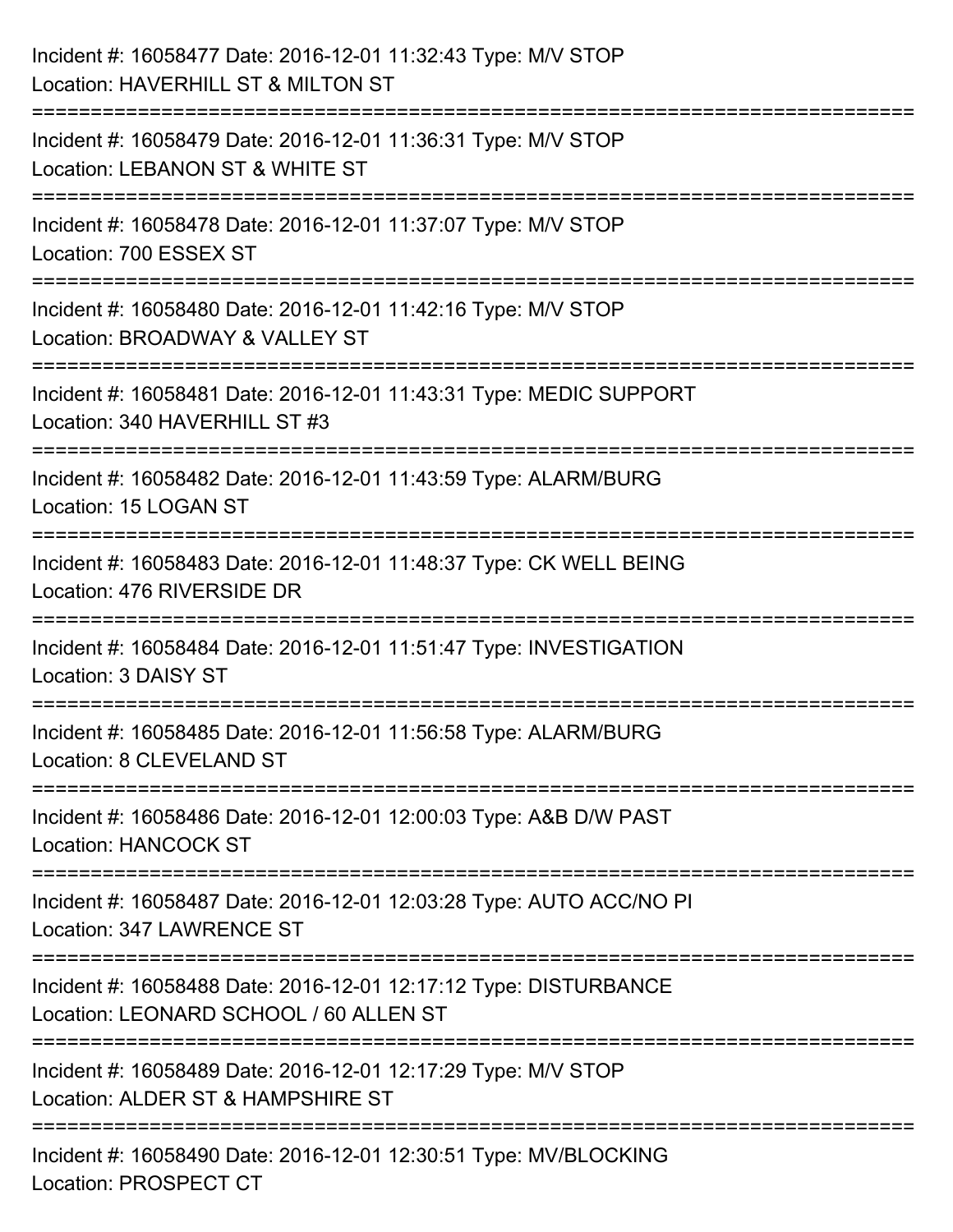| Incident #: 16058491 Date: 2016-12-01 12:32:52 Type: M/V STOP<br>Location: 222 HAMPSHIRE ST                                       |
|-----------------------------------------------------------------------------------------------------------------------------------|
| Incident #: 16058492 Date: 2016-12-01 12:36:16 Type: M/V STOP<br>Location: 422 S BROADWAY                                         |
| Incident #: 16058493 Date: 2016-12-01 12:36:34 Type: AUTO ACC/NO PI<br>Location: 700 ESSEX ST<br>====================             |
| Incident #: 16058494 Date: 2016-12-01 12:41:51 Type: INVESTIGATION<br>Location: 144 NEWBURY ST                                    |
| Incident #: 16058495 Date: 2016-12-01 12:44:02 Type: M/V STOP<br>Location: WALGREENS / 220 S BROADWAY<br>:======================= |
| Incident #: 16058496 Date: 2016-12-01 12:45:56 Type: BUILDING CHK<br>Location: 65 HOLLY ST                                        |
| Incident #: 16058497 Date: 2016-12-01 12:51:21 Type: LOCKOUT<br>Location: 169 HAVERHILL ST #3 FL 2ND                              |
| Incident #: 16058498 Date: 2016-12-01 12:57:06 Type: THREATS<br>Location: 416 LAWRENCE ST #416 FL 4                               |
| Incident #: 16058499 Date: 2016-12-01 13:10:23 Type: KEEP PEACE<br>Location: 214 PHILLIPS ST                                      |
| Incident #: 16058500 Date: 2016-12-01 13:15:31 Type: SUS PERS/MV<br><b>Location: RIVERVIEW PL</b>                                 |
| Incident #: 16058501 Date: 2016-12-01 13:21:19 Type: GENERAL SERV<br>Location: 23 ABBOTT ST                                       |
| Incident #: 16058502 Date: 2016-12-01 13:28:16 Type: UNWANTEDGUEST<br>Location: 73 WINTHROP AV                                    |
| ===============================<br>Incident #: 16058504 Date: 2016-12-01 13:37:20 Type: KEEP PEACE<br>Location: 33 HAMLET ST      |
| Incident #: 16058503 Date: 2016-12-01 13:37:39 Type: INVEST CONT<br>Location: 50 FOREST ST                                        |

===========================================================================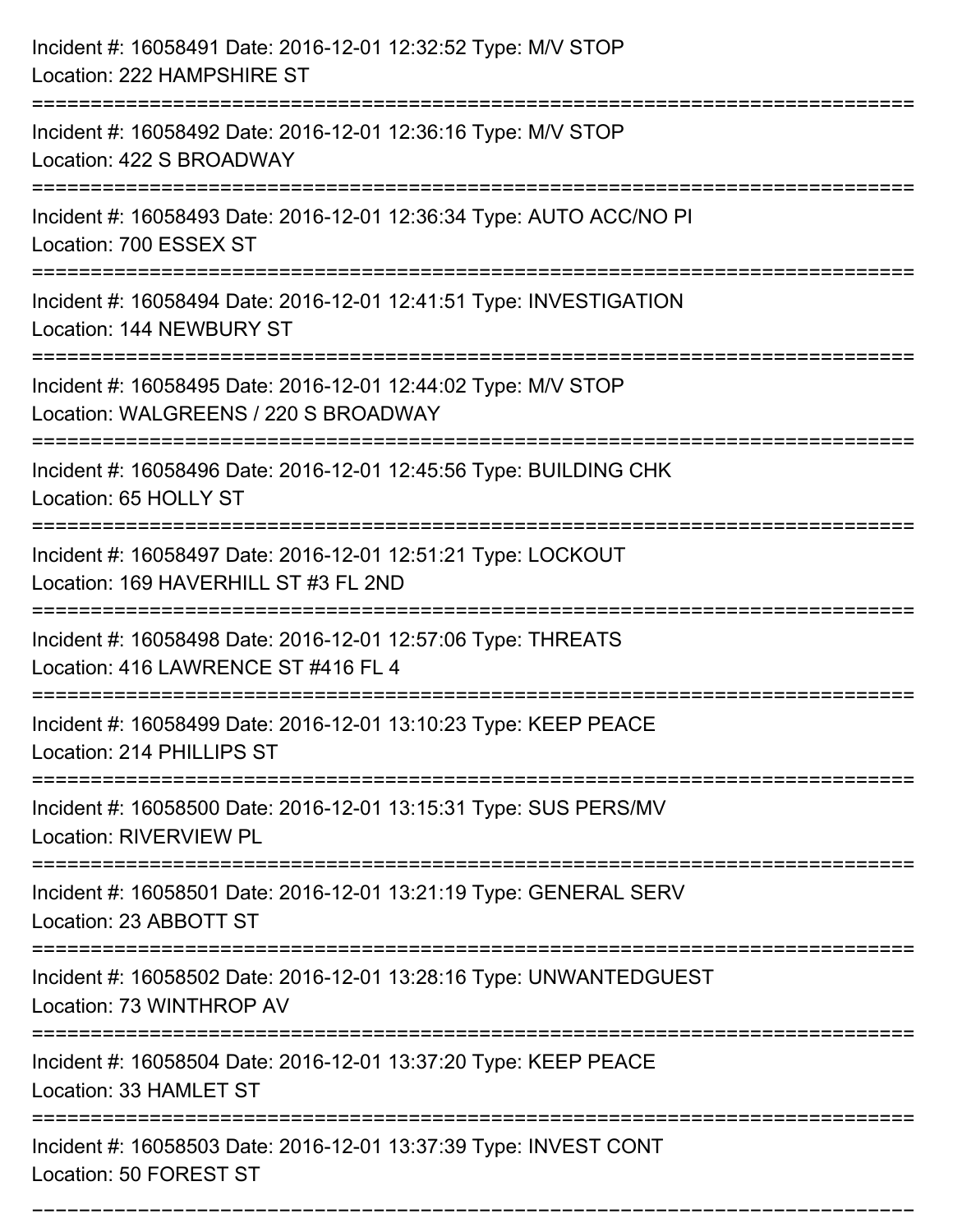| Incident #: 16058505 Date: 2016-12-01 13:42:14 Type: GENERAL SERV<br>Location: 65 HOLLY ST                                                                              |
|-------------------------------------------------------------------------------------------------------------------------------------------------------------------------|
| :=====================================<br>Incident #: 16058506 Date: 2016-12-01 13:47:23 Type: WARRANT SERVE<br>Location: BROADWAY & ESSEX ST<br>---------------------- |
| Incident #: 16058507 Date: 2016-12-01 14:05:40 Type: RECOV/STOL/MV<br>Location: LORING ST & SHAWSHEEN RD                                                                |
| Incident #: 16058508 Date: 2016-12-01 14:18:42 Type: SUS PERS/MV<br>Location: CENTRAL BRIDGE / 0 MERRIMACK ST<br>:===========================                           |
| Incident #: 16058509 Date: 2016-12-01 14:37:19 Type: INVEST CONT<br>Location: 70 N PARISH RD                                                                            |
| Incident #: 16058510 Date: 2016-12-01 14:41:18 Type: INVEST CONT<br>Location: 105 ANDOVER ST                                                                            |
| Incident #: 16058511 Date: 2016-12-01 14:42:25 Type: MAN DOWN<br>Location: 7 MCCABE CT                                                                                  |
| Incident #: 16058512 Date: 2016-12-01 14:59:37 Type: M/V STOP<br><b>Location: PARKER ST</b>                                                                             |
| Incident #: 16058513 Date: 2016-12-01 15:18:59 Type: MEDIC SUPPORT<br>Location: 315 E HAVERHILL ST                                                                      |
| Incident #: 16058514 Date: 2016-12-01 15:24:00 Type: SUS PERS/MV<br>Location: BARNARD RD & MT VERNON ST                                                                 |
| Incident #: 16058515 Date: 2016-12-01 15:34:36 Type: LARCENY/MV/PAST<br>Location: 2 EAST ST                                                                             |
| Incident #: 16058516 Date: 2016-12-01 15:40:58 Type: CK WELL BEING<br>Location: 191 MAPLE ST #3J                                                                        |
| Incident #: 16058517 Date: 2016-12-01 15:49:23 Type: M/V STOP<br>Location: CENTRAL BRIDGE / 0 MERRIMACK ST                                                              |
| Incident #: 16058518 Date: 2016-12-01 16:00:10 Type: AUTO ACC/PI<br>Location: 19 JENNINGS ST                                                                            |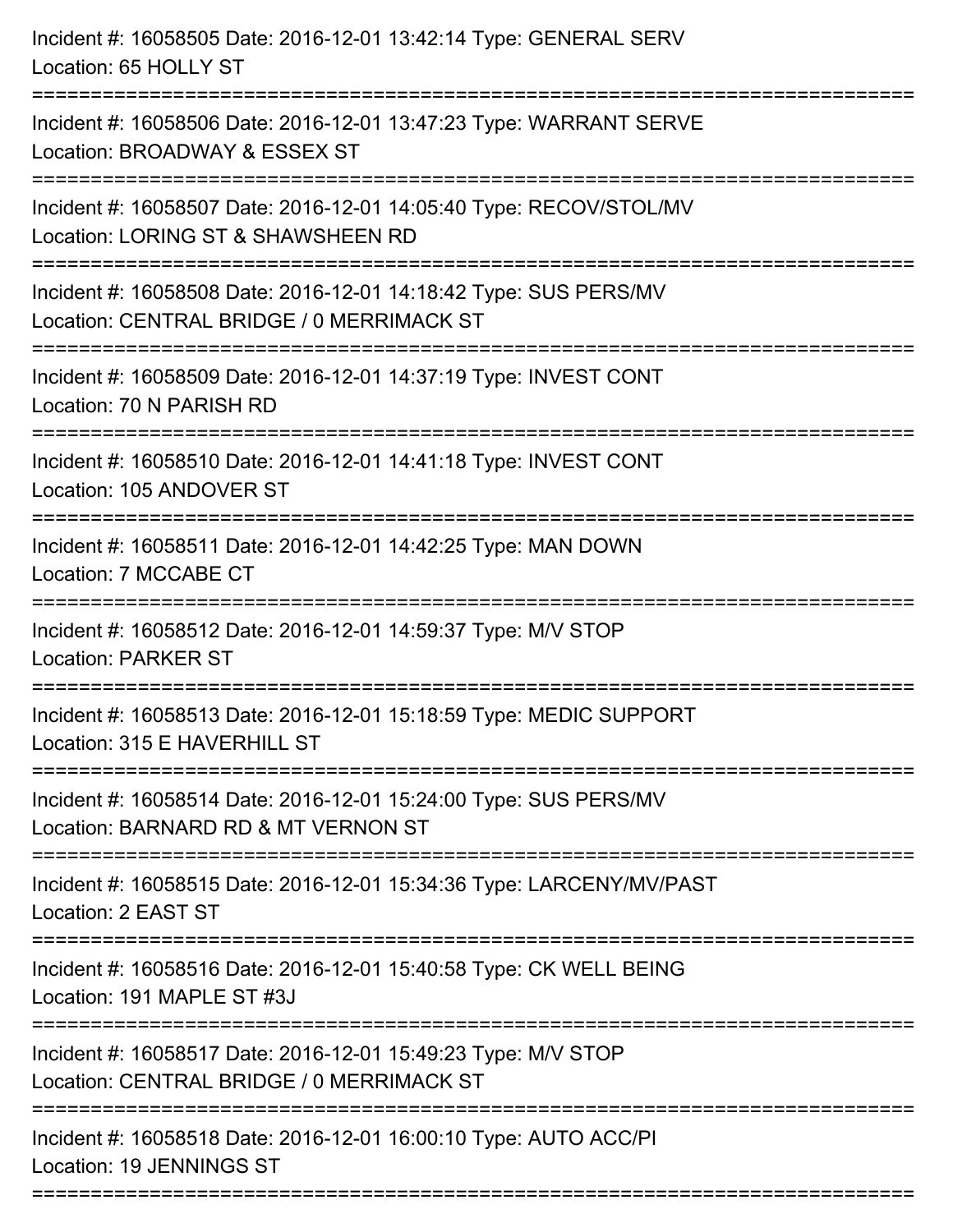Location: AMESBURY ST & COMMON ST

| Incident #: 16058520 Date: 2016-12-01 16:06:01 Type: LOST PROPERTY<br>Location: CENTRAL CATHOLIC HIGH SCHOOL / 300 HAMPSHIRE ST<br>:======================== |
|--------------------------------------------------------------------------------------------------------------------------------------------------------------|
| Incident #: 16058521 Date: 2016-12-01 16:16:41 Type: INVEST CONT<br>Location: 109 SHAWSHEEN RD FL 3                                                          |
| Incident #: 16058522 Date: 2016-12-01 16:22:47 Type: INVEST CONT<br>Location: PRONTO PIZZA / 65 S UNION ST                                                   |
| Incident #: 16058523 Date: 2016-12-01 16:29:39 Type: MEDIC SUPPORT<br>Location: 1 TREMONT ST #1                                                              |
| Incident #: 16058524 Date: 2016-12-01 16:51:28 Type: HIT & RUN M/V<br>Location: 658 HAVERHILL ST                                                             |
| Incident #: 16058525 Date: 2016-12-01 17:03:06 Type: FIGHT<br>Location: 59 SPRINGFIELD ST FL 2                                                               |
| Incident #: 16058526 Date: 2016-12-01 17:05:14 Type: KEEP PEACE<br>Location: 33 EASTON ST                                                                    |
| Incident #: 16058527 Date: 2016-12-01 17:06:50 Type: ALARM/BURG<br>Location: 110 GLENN ST                                                                    |
| Incident #: 16058528 Date: 2016-12-01 17:25:23 Type: M/V STOP<br>Location: ESSEX ST & HAMPSHIRE ST                                                           |
| Incident #: 16058529 Date: 2016-12-01 17:35:10 Type: DISABLED MV<br>Location: EMBANKMENT RD & WATER ST                                                       |
| Incident #: 16058530 Date: 2016-12-01 17:47:08 Type: M/V STOP<br>Location: LAWRENCE ST & SARATOGA ST                                                         |
| Incident #: 16058531 Date: 2016-12-01 17:47:30 Type: MV/BLOCKING<br>Location: 10 BERKELEY ST                                                                 |
| Incident #: 16058532 Date: 2016-12-01 17:48:12 Type: M/V STOP<br>Location: 31 JACKSON ST                                                                     |
|                                                                                                                                                              |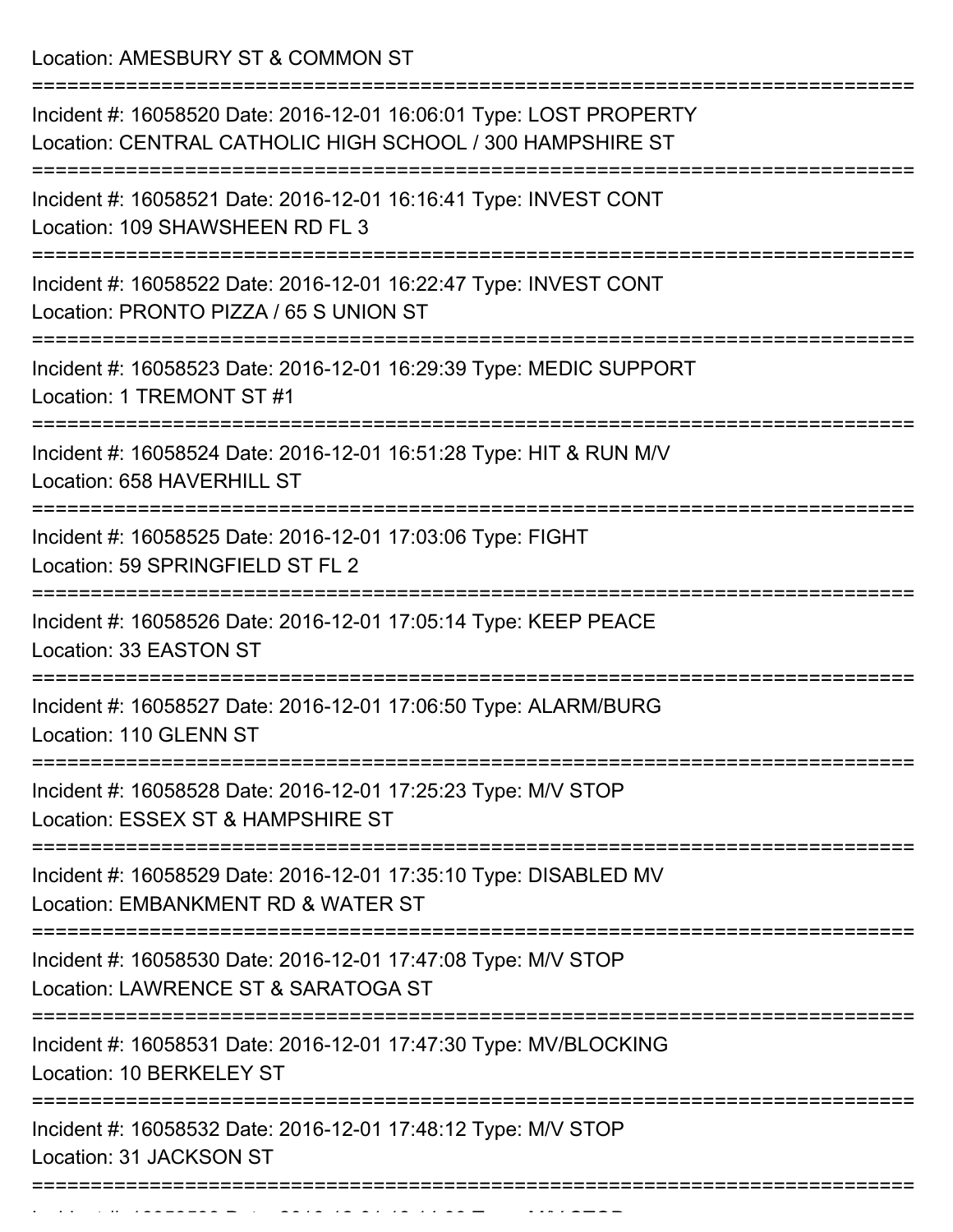Location: 50 BROADWAY

| Incident #: 16058534 Date: 2016-12-01 18:28:59 Type: ALARM/BURG<br>Location: 234 HAMPSHIRE ST #B    |
|-----------------------------------------------------------------------------------------------------|
| Incident #: 16058535 Date: 2016-12-01 18:29:14 Type: M/V STOP<br>Location: HAVERHILL ST & WEST ST   |
| Incident #: 16058536 Date: 2016-12-01 18:33:02 Type: LIC PLATE STO<br>Location: 668 HAVERHILL ST    |
| Incident #: 16058537 Date: 2016-12-01 18:36:35 Type: M/V STOP<br>Location: BAILEY ST & OSGOOD ST    |
| Incident #: 16058538 Date: 2016-12-01 18:46:17 Type: SHOTS FIRED<br>Location: 18 TOWER HILL ST      |
| Incident #: 16058539 Date: 2016-12-01 18:46:35 Type: M/V STOP<br>Location: ABBOTT ST & OSGOOD ST    |
| Incident #: 16058540 Date: 2016-12-01 19:01:58 Type: SUICIDE ATTEMPT<br>Location: 52 WILLOW ST FL 3 |
| Incident #: 16058541 Date: 2016-12-01 19:10:58 Type: M/V STOP<br>Location: BROADWAY & CANAL ST      |
| Incident #: 16058542 Date: 2016-12-01 19:19:47 Type: M/V STOP<br>Location: 383 HAVERHILL ST         |
| Incident #: 16058543 Date: 2016-12-01 19:26:58 Type: UNKNOWN PROB<br>Location: 42 WHITMAN ST        |
| Incident #: 16058544 Date: 2016-12-01 19:28:04 Type: UNKNOWN PROB<br>Location: 8 BROADWAY AV        |
| Incident #: 16058545 Date: 2016-12-01 19:32:09 Type: M/V STOP<br>Location: BROADWAY & ESSEX ST      |
| Incident #: 16058546 Date: 2016-12-01 19:52:46 Type: M/V STOP<br>Location: BROADWAY & ESSEX ST      |
|                                                                                                     |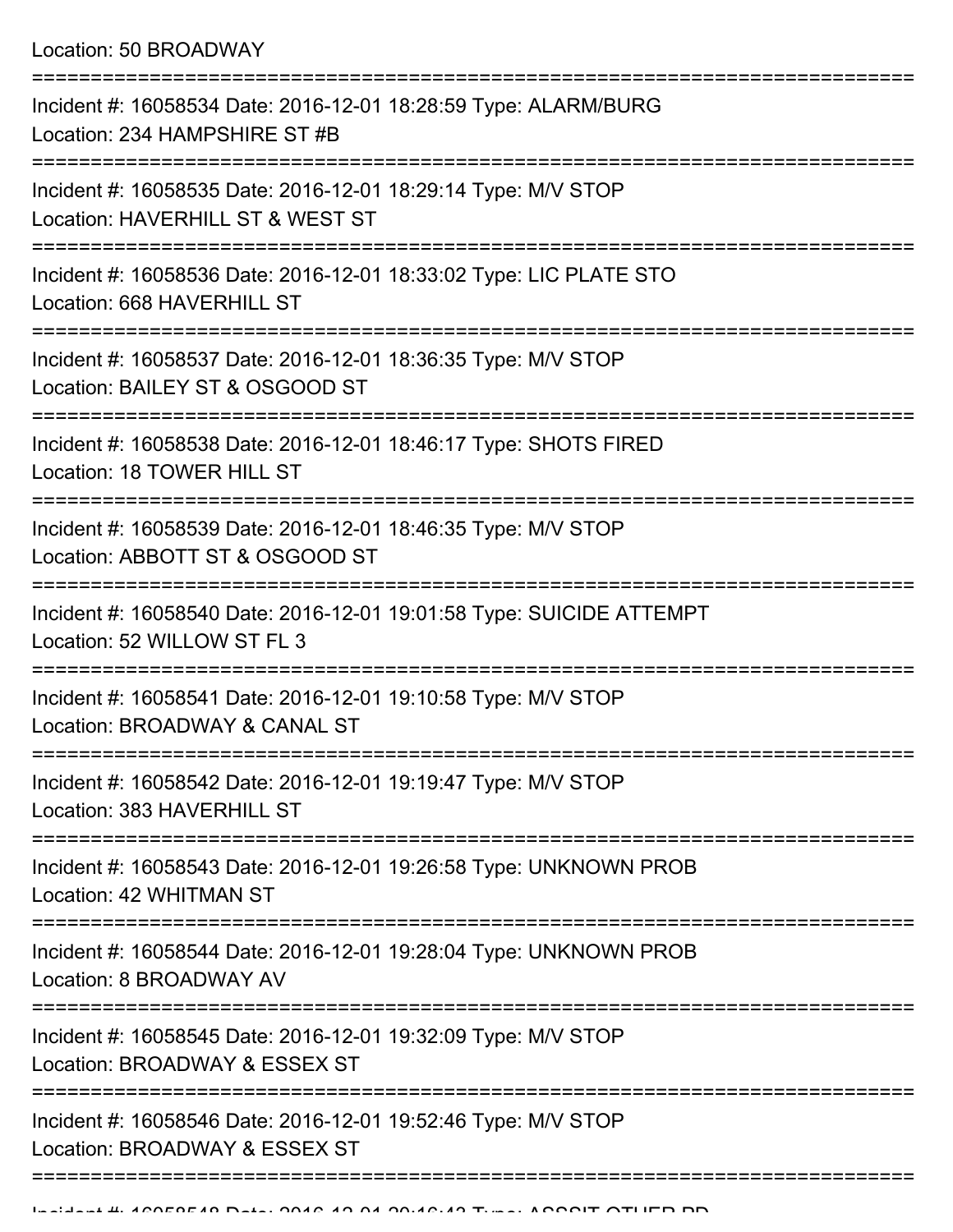| Incident #: 16058547 Date: 2016-12-01 20:18:20 Type: A&B PAST<br>Location: 158 WATER ST FL 2                                    |
|---------------------------------------------------------------------------------------------------------------------------------|
|                                                                                                                                 |
| Incident #: 16058549 Date: 2016-12-01 20:19:27 Type: SHOPLIFTING<br>Location: 700 ESSEX ST                                      |
| Incident #: 16058550 Date: 2016-12-01 20:20:37 Type: DISTURBANCE<br>Location: 42 MARBLE AV<br>================================= |
| Incident #: 16058551 Date: 2016-12-01 20:23:39 Type: SUS PERS/MV<br>Location: 5 PROSPECT CT                                     |
| Incident #: 16058552 Date: 2016-12-01 20:33:16 Type: DOMESTIC/PROG<br>Location: 12 ORCHARD ST                                   |
| Incident #: 16058553 Date: 2016-12-01 20:59:13 Type: UNWANTEDGUEST<br>Location: 80 WINTHROP AV                                  |
| Incident #: 16058554 Date: 2016-12-01 21:18:16 Type: SUS PERS/MV<br>Location: GUILMETTE SCHOOL / 80 BODWELL ST                  |
| Incident #: 16058555 Date: 2016-12-01 21:26:45 Type: M/V STOP<br>Location: 80 BODWELL ST                                        |
| Incident #: 16058556 Date: 2016-12-01 21:29:03 Type: M/V STOP<br>Location: MERRIMACK ST & S BROADWAY                            |
| Incident #: 16058557 Date: 2016-12-01 21:30:04 Type: DISTURBANCE<br>Location: 42 WHITMAN ST                                     |
| Incident #: 16058558 Date: 2016-12-01 21:34:29 Type: M/V STOP<br>Location: 144 S UNION ST                                       |
| Incident #: 16058559 Date: 2016-12-01 21:36:27 Type: MV/BLOCKING<br>Location: 228 PARK ST                                       |
| Incident #: 16058560 Date: 2016-12-01 21:55:27 Type: TOW/REPOSSED<br>Location: 110 RIVER POINTE WY                              |

Incident #: 16058561 Date: 2016-12-01 22:03:03 Type: KEEP PEACE